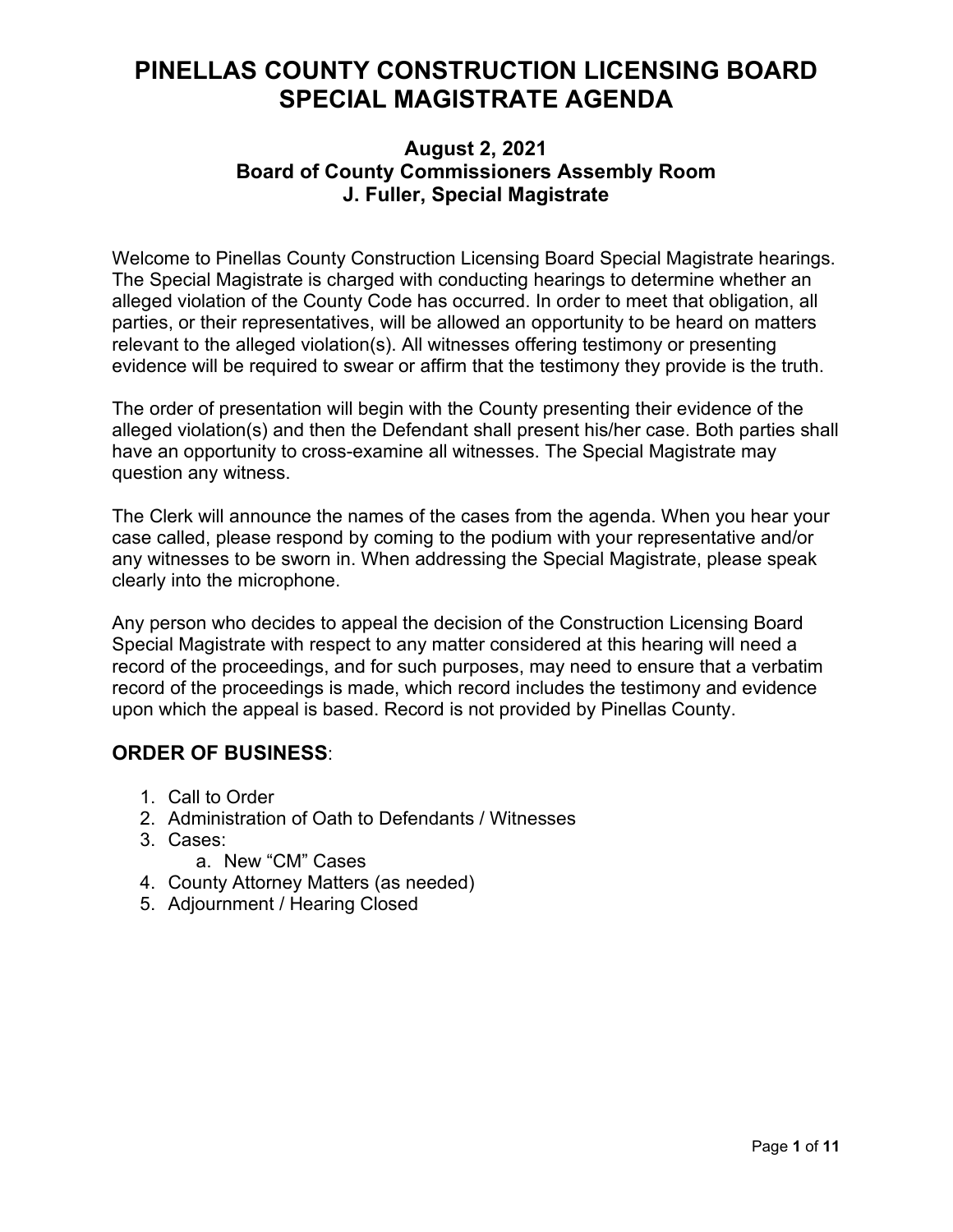# **August 2, 2021 9:00 A.M.**

## **ITEM: 1**

CASE NO: CITATION(S) NO: C21-2034 DEFENDANT: Paul B. Davidson NOTICE ADDRESS: Paul B. Davidson

#### **NOLLE PROSEQUI**

MATTER: Contractor Licensing Violation(s)<br>CASE NO: 2021-1370 1201 38th Ave St. N. St. Petersburg, FL 33704 [paul@taylorhandymanservice.com](mailto:paul@taylorhandymanservice.com)<br>12600 Seminole Blyd Largo, FL 33778

VIOLATION ADDRESS:

#### **VIOLATION:**

Code Section Location Location Location Violation<br>22-14 (6) 12600 Seminole Blvd. C21-203 12600 Seminole Blvd. Largo, FL 33778

C21-2034 Advertising unlicensed Handyman business on the tailgate of a truck w/o license # displayed in Pinellas County, FL

## **ITEM: 2**

# **3rd Continuance from July 20, 2021 Hearing**

MATTER: Contractor Licensing Violation(s) CASE NO: 2021-1051 CITATION(S) NO: C21-125 and C21-126 DEFENDANT: Robert Thomas Miano NOTICE ADDRESS: Robert Thomas Miano 1460 Gulf Blvd Apt. 310 Clearwater, FL 33767 and DeGeorge Room Improvement Attn: Robert Thomas Miano 1260 West Bay Drive Ste. B Largo, FL 33770 and Hebert Law Group Attn: Jay A. Hebert, Esq. 5250 Ulmerton Road Clearwater, FL 33760 [hebertlawgroup@hotmail.com](mailto:hebertlawgroup@hotmail.com) VIOLATION ADDRESS: degeorgeroomimprovement.com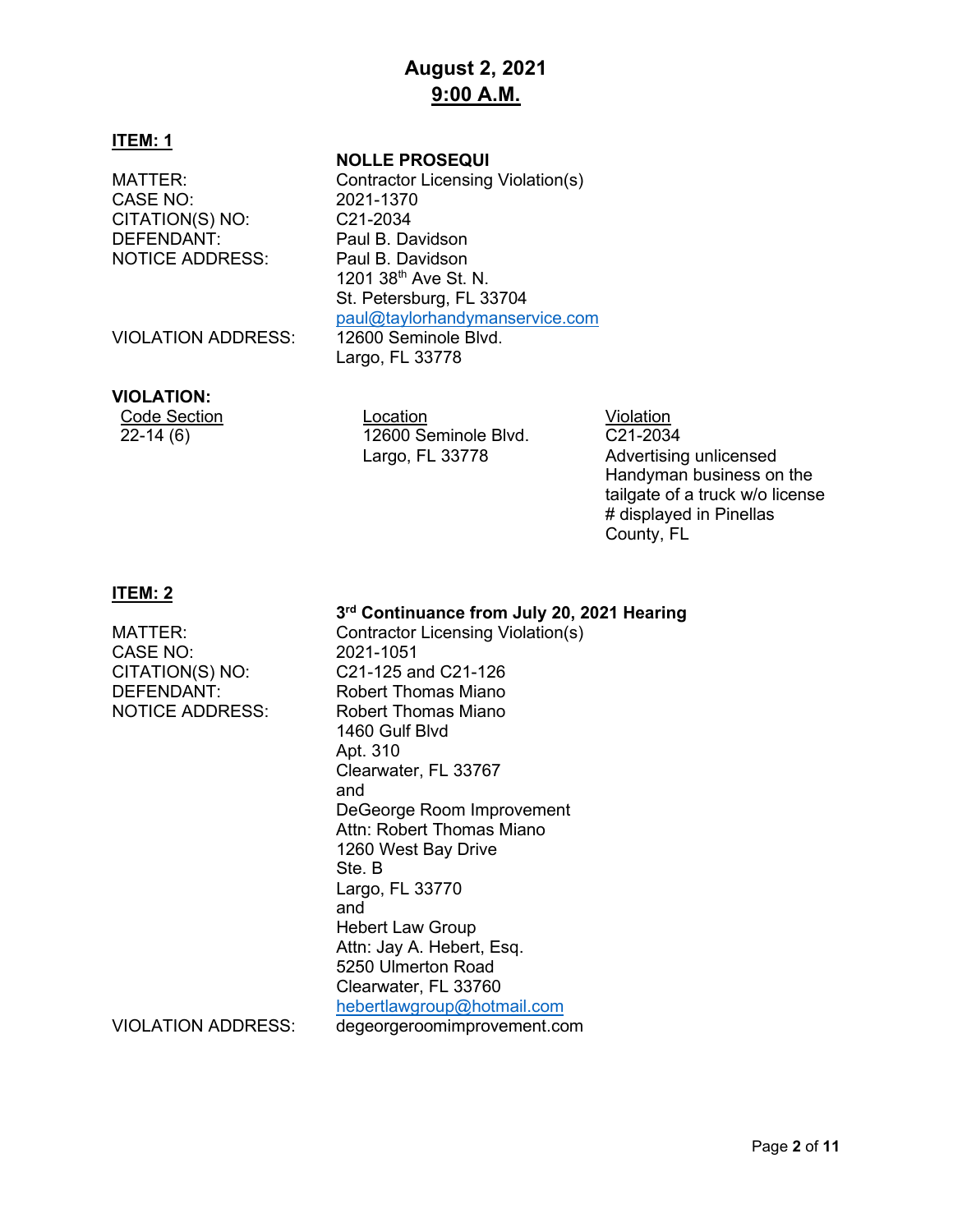| <b>VIOLATION:</b><br><b>Code Section</b><br>$22-14(6)$ | Location<br>degeorgeroomimprovement.com | Violation<br>C <sub>21</sub> -126<br>Unlicensed advertising for<br>tile work outside scope of<br>Trim Carpentry license with<br>Company name not<br>registered in Pinellas<br>County.    |
|--------------------------------------------------------|-----------------------------------------|------------------------------------------------------------------------------------------------------------------------------------------------------------------------------------------|
| $22-14(7)$                                             | degeorgeroomimprovement.com             | C <sub>21</sub> -125<br>Advertising without including<br>the required license number<br>within ad in Pinellas County<br>different company name not<br>registered in Pinellas as<br>well. |

| <b>ITEM: 3</b>            |                                                                                                                         |
|---------------------------|-------------------------------------------------------------------------------------------------------------------------|
| MATTER:                   | Contractor Licensing Violation(s)                                                                                       |
| CASE NO:                  | 2020-0480                                                                                                               |
| CITATION(S) NO:           | C <sub>20</sub> -1069                                                                                                   |
| DEFENDANT:                | Peter Thomas Noto                                                                                                       |
| <b>NOTICE ADDRESS:</b>    | Peter Thomas Noto                                                                                                       |
|                           | 198 Saint Ives Dr.                                                                                                      |
|                           | Palm Harbor, FL 34684                                                                                                   |
| <b>VIOLATION ADDRESS:</b> | https://www.thumbtack.com/fl/Dunedin/hardwood-floor-<br>installation/accurate-carpet-gallery/service/269957908749034585 |

## **VIOLATION:**

| <b>Code Section</b> | Location                                                                                          | Violation                                                                                                                                                                                                                                                                                                                                                                                                                                                                                                    |
|---------------------|---------------------------------------------------------------------------------------------------|--------------------------------------------------------------------------------------------------------------------------------------------------------------------------------------------------------------------------------------------------------------------------------------------------------------------------------------------------------------------------------------------------------------------------------------------------------------------------------------------------------------|
| 22-14 (6)           | https://www.thumbtack.com/fl/D                                                                    | C <sub>20</sub> -1069                                                                                                                                                                                                                                                                                                                                                                                                                                                                                        |
|                     | unedin/hardwood-floor-<br>installation/accurate-carpet-<br>gallery/service/2699579087490<br>34585 | Advertised for work requiring licensure<br>within Pinellas County, FL without the<br>required license via<br>https://www.thumbtack.com/fl/Dunedin/ha<br>rdwood-floor- installation/accurate-<br>carpet-<br>gallery/service/269957908749034585.<br>Services offered include WOOD<br><b>FLOORING AND TILE REPAIR. No</b><br>license number was listed in the<br>advertisement(s) as required and a<br>search indicates that this<br>person/company does not have the<br>required license(s) for these types of |
|                     |                                                                                                   | work.                                                                                                                                                                                                                                                                                                                                                                                                                                                                                                        |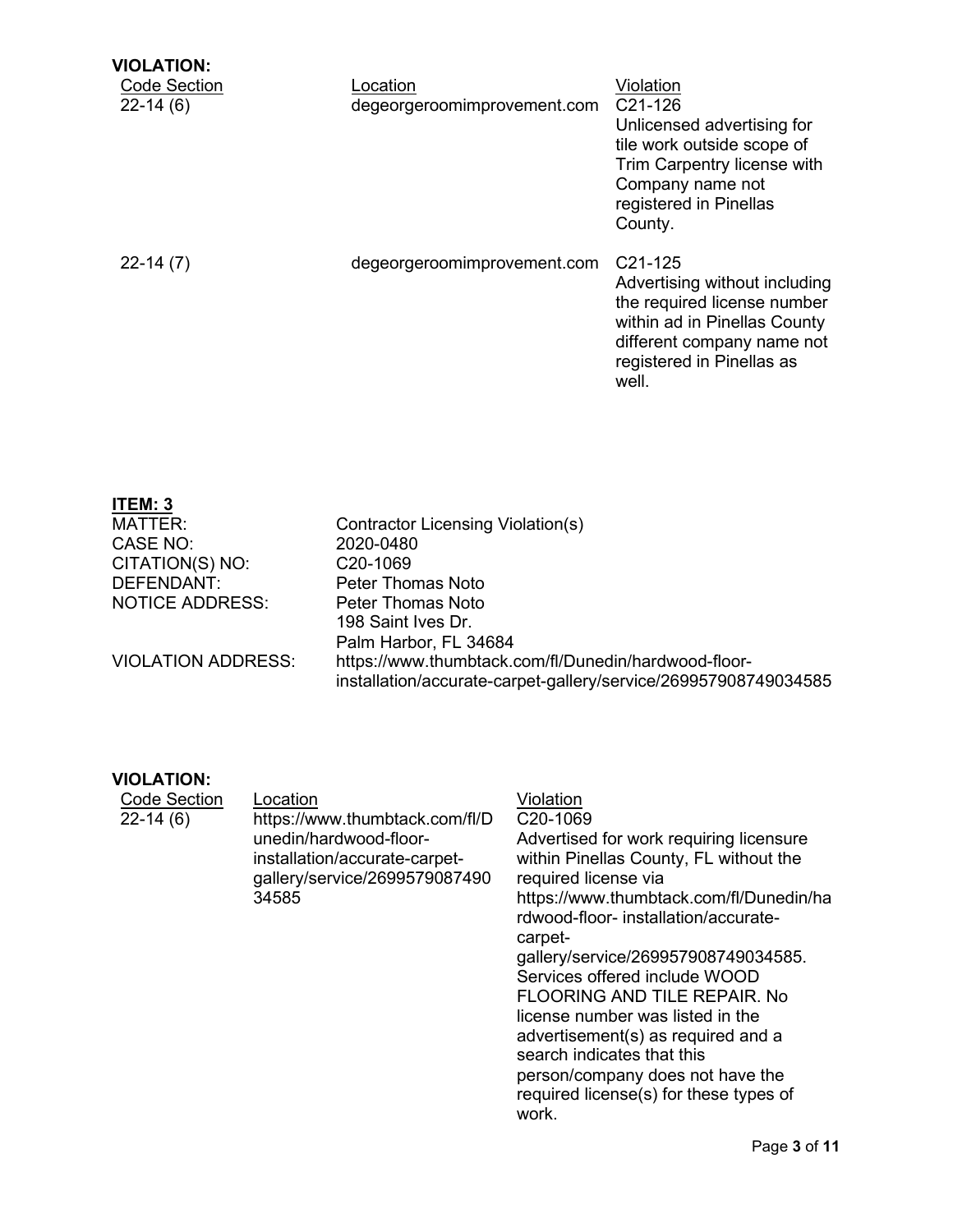# **August 2, 2021 10:30 A.M.**

#### **ITEM: 4**

 **Continued to September 7, 2021** MATTER: Contractor Licensing Violation(s) CASE NO: 2021-1269 CITATION(S): C21-377, C21-378, C21-379, C21-380, C21-381, C21-382, C21-383, C21-384 & C21-385 DEFENDANT: Ruth Rivera McCormick<br>
NOTICE ADDRESS: Ruth Rivera McCormick Ruth Rivera McCormick 4770 94<sup>th</sup> Street North St. Petersburg, FL 33708 [gwrandr@icloud.com](mailto:gwrandr@icloud.com) and Christopher Straub 2624 20<sup>th</sup> St. S St. Petersburg, FL 33712 [Straub79@hotmail.com](mailto:Straub79@hotmail.com) and a state of the state of the state of the state of the state of the state of the state of the state of the Cotney Attorney and Consultants Attn: Kyle Rea, Esq. 3110 Cherry Palm Drive Ste. 290 Tampa, FL 33619 [krea@cotneycl.com](mailto:krea@cotneycl.com) [rmarkman@cotneycl.com](mailto:rmarkman@cotneycl.com)<br>2624 20<sup>th</sup> St. S VIOLATION ADDRESS: St. Petersburg, FL 33712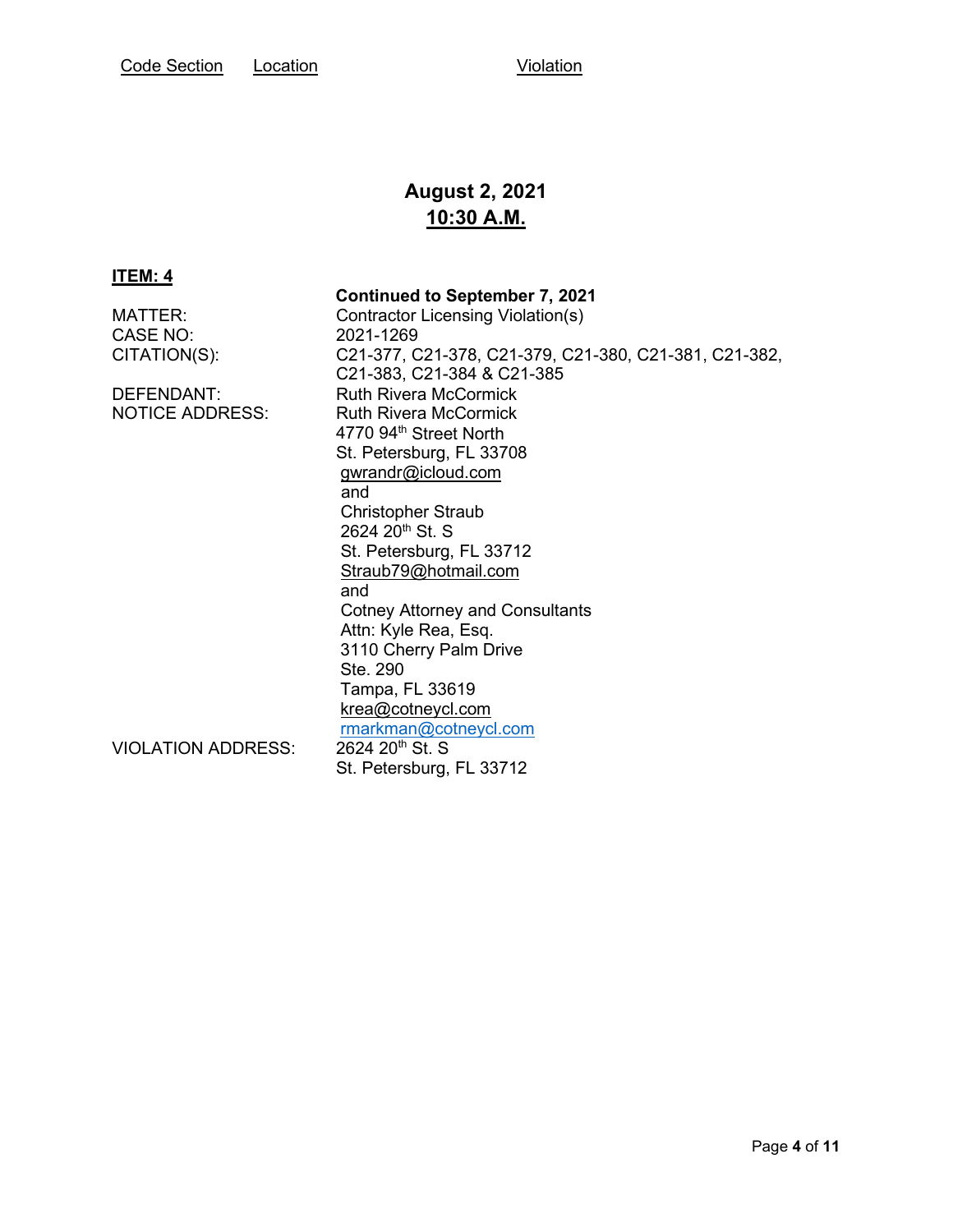| <b>VIOLATION:</b>                 |                                                                     |                                                                                                                                                                                                                                                                                                            |
|-----------------------------------|---------------------------------------------------------------------|------------------------------------------------------------------------------------------------------------------------------------------------------------------------------------------------------------------------------------------------------------------------------------------------------------|
| <b>Code Section</b><br>$22-14(1)$ | Location<br>2624 20 <sup>th</sup> St. S<br>St. Petersburg, FL 33712 | Violation<br>C21-377<br>Contracting outside of the<br>scope of license<br>RC29027586, C-10777<br>(Roofing Only)/unlicensed<br>contracting to perform full<br>interior renovation including<br>Plumbing and Electrical in<br>Pinellas County, FL.                                                           |
| $22-14(1)$                        | 2624 20 <sup>th</sup> St. S<br>St. Petersburg, FL 33712             | C21-378<br>Contracting outside of the<br>scope of license<br>RC29027586, C-10777<br>(Roofing Only)/Unlicensed<br>contracting to perform full<br>interior renovation including<br>Plumbing and Electrical in<br>Pinellas County, FL.                                                                        |
| $22-14(4)$                        | 2624 20 <sup>th</sup> St. S<br>St. Petersburg, FL 33712             | C21-379<br>Holding out as contractor<br>able to perform full interior<br>renovations. Contracted for<br>work using a company name<br>not belonging to her and<br>used a state roofing number<br>RC29027586 to perform work<br>outside the scope of that<br>registration/license in Pinellas<br>County, FL. |
| $22-14(4)$                        | 2624 20 <sup>th</sup> St. S<br>St. Petersburg, FL 33712             | C21-380<br>Holding out as contractor<br>able to perform full interior<br>renovations. Contracted for<br>work using a company name<br>not belonging to her and<br>used a state roofing number<br>RC29027586 to perform work<br>outside the scope of that<br>registration/license in Pinellas<br>County, FL. |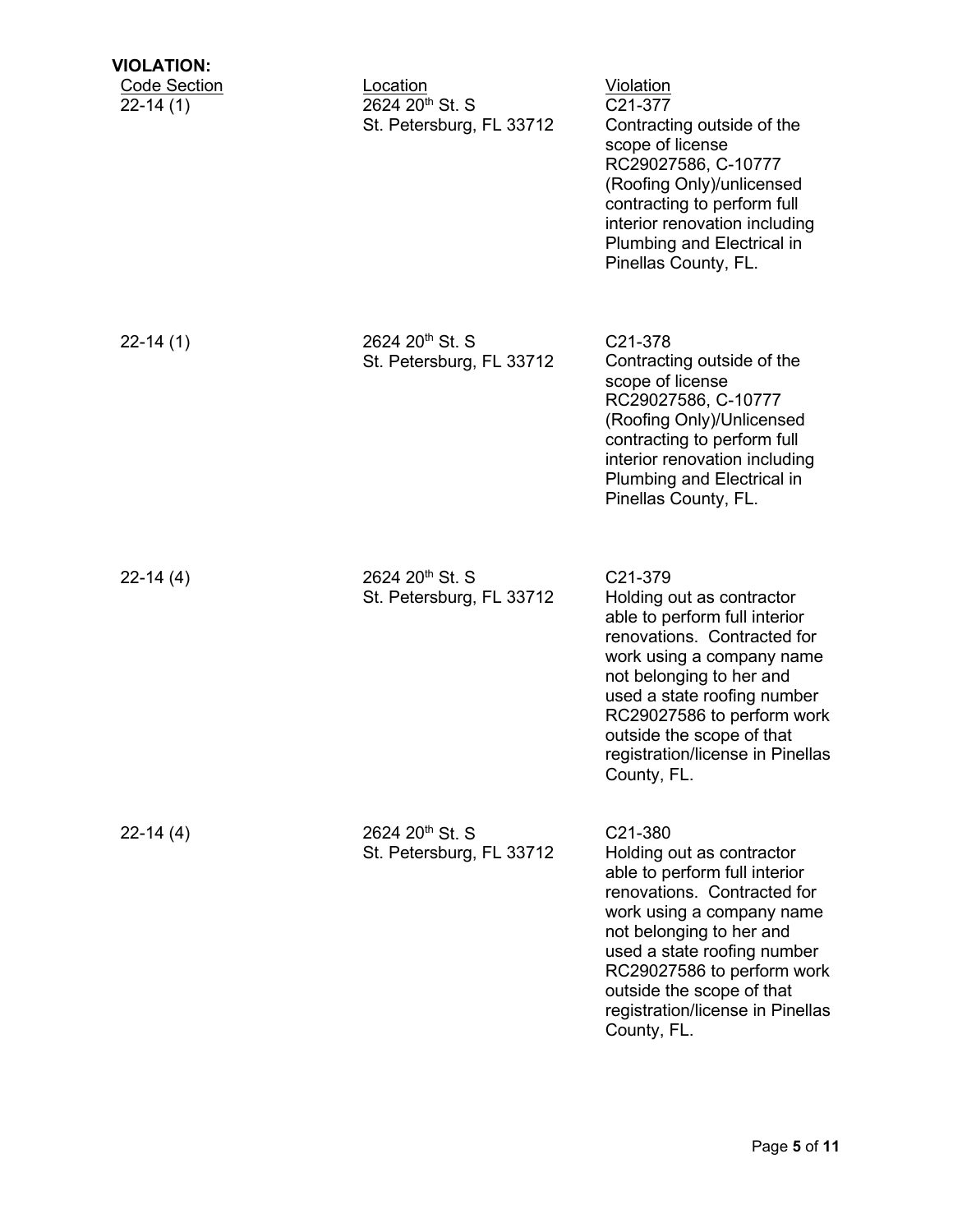| <b>Code Section</b>       | <u>Location</u>                                         | <b>Violation</b>                                                                                                                                                                                                                                          |
|---------------------------|---------------------------------------------------------|-----------------------------------------------------------------------------------------------------------------------------------------------------------------------------------------------------------------------------------------------------------|
| Fla. Stat. 489.129 (1)(l) | 2624 20 <sup>th</sup> St. S<br>St. Petersburg, FL 33712 | C21-381<br>Fraud and Deceit.<br>Contracted for work using a<br>company name without the<br>legal consent or affiliation<br>with its owner. In the State of<br>Florida and Pinellas County,<br>FL.                                                         |
| Fla. Stat. 489.129 (1)(l) | 2624 20 <sup>th</sup> St. S<br>St. Petersburg, FL 33712 | C <sub>21</sub> -382<br>Fraud and Deceit.<br>Contracted for work using a<br>company name without the<br>legal consent or affiliation<br>with its owner. In the State of<br>Florida and Pinellas County,<br>FL.                                            |
| $22-14(7)$                | 2624 20 <sup>th</sup> St. S<br>St. Petersburg, FL 33712 | C21-383<br>Advertising to perform work<br>outside the scope of roofing<br>license, using the wrong<br>company name and not<br>including the required county<br>license number in the<br>advertisement in Pinellas<br>County FL $(2^{nd}$ Offense).        |
| $22-14(7)$                | 2624 20 <sup>th</sup> St. S<br>St. Petersburg, FL 33712 | C21-384<br>Advertising to perform work<br>outside the scope of roofing<br>license, using the wrong<br>company name and not<br>including the required county<br>license number in the<br>advertisement in Pinellas<br>County FL (2 <sup>nd</sup> Offense). |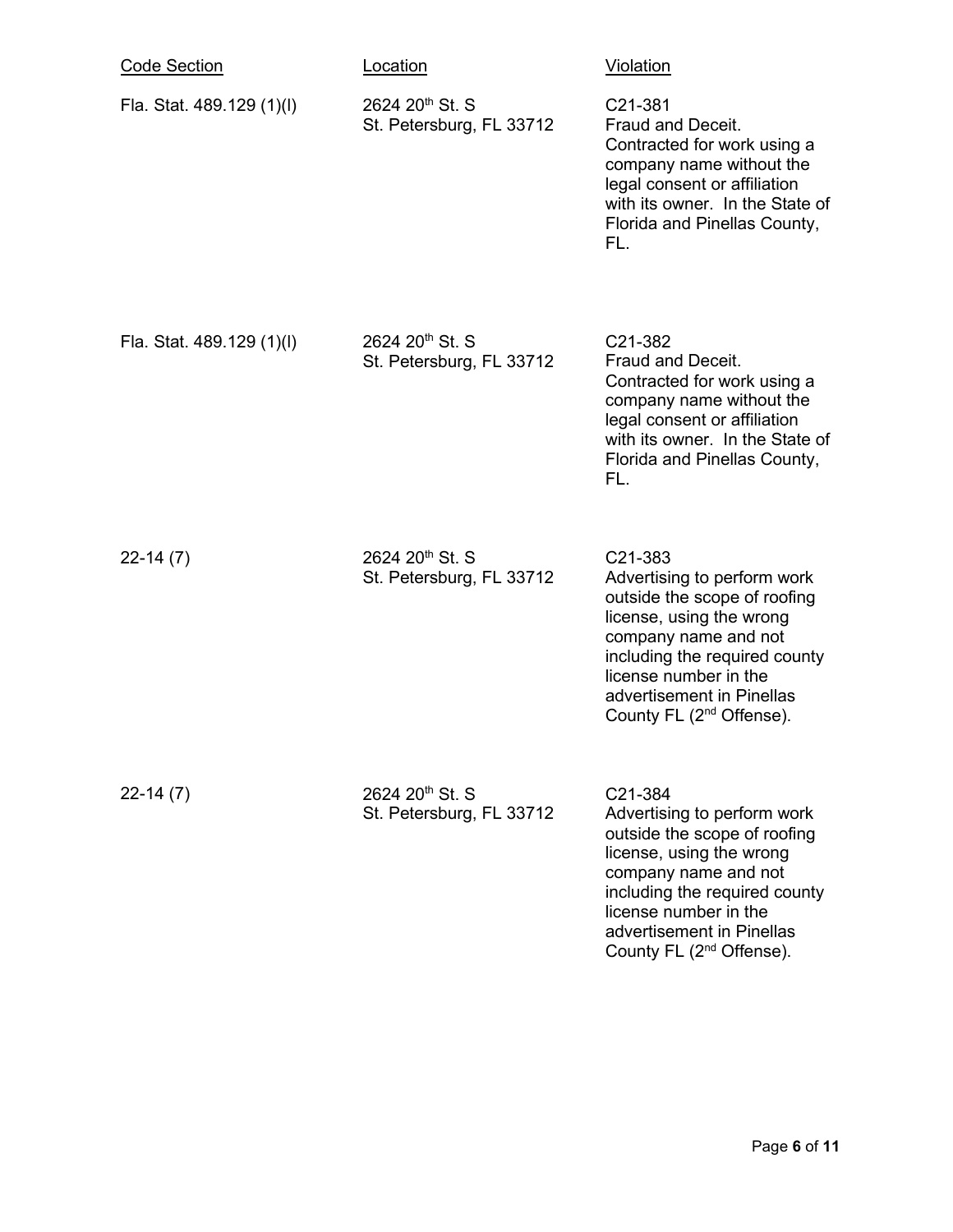| ITEM: 5                           |                                    |                                |
|-----------------------------------|------------------------------------|--------------------------------|
| <b>MATTER:</b>                    | Contractor Licensing Violation(s)  |                                |
| CASE NO:                          | 2021-0934                          |                                |
| CITATION(S):                      | C20-1816 & C20-1817                |                                |
| <b>DEFENDANT:</b>                 | <b>Martin Leonard Dreher</b>       |                                |
| <b>NOTICE ADDRESS:</b>            | <b>Martin Leonard Dreher</b>       |                                |
|                                   | 4699 Continental Dr., Lot 504      |                                |
|                                   | Holiday, FL 34690                  |                                |
|                                   | mlucanw@gmail.com                  |                                |
| <b>VIOLATION ADDRESS:</b>         | <b>Craigslist Pinellas Post Ad</b> |                                |
|                                   |                                    |                                |
| <b>VIOLATION:</b><br>Code Section | Location                           | Violation                      |
| $22-14(6)$                        | <b>Craigslist Pinellas Post Ad</b> | C <sub>20</sub> -1816          |
|                                   |                                    | Unlicensed Advertising to      |
|                                   |                                    | provide services that require  |
|                                   |                                    | a construction license in      |
|                                   |                                    | Pinellas County, FL.           |
|                                   |                                    |                                |
|                                   |                                    |                                |
| $22 - 14 - (4)$                   | <b>Craigslist Pinellas Post Ad</b> | C <sub>20</sub> -1817          |
|                                   |                                    | Holding out as a licensed      |
|                                   |                                    | contractor in Pinellas County, |
|                                   |                                    | FL.                            |
|                                   |                                    |                                |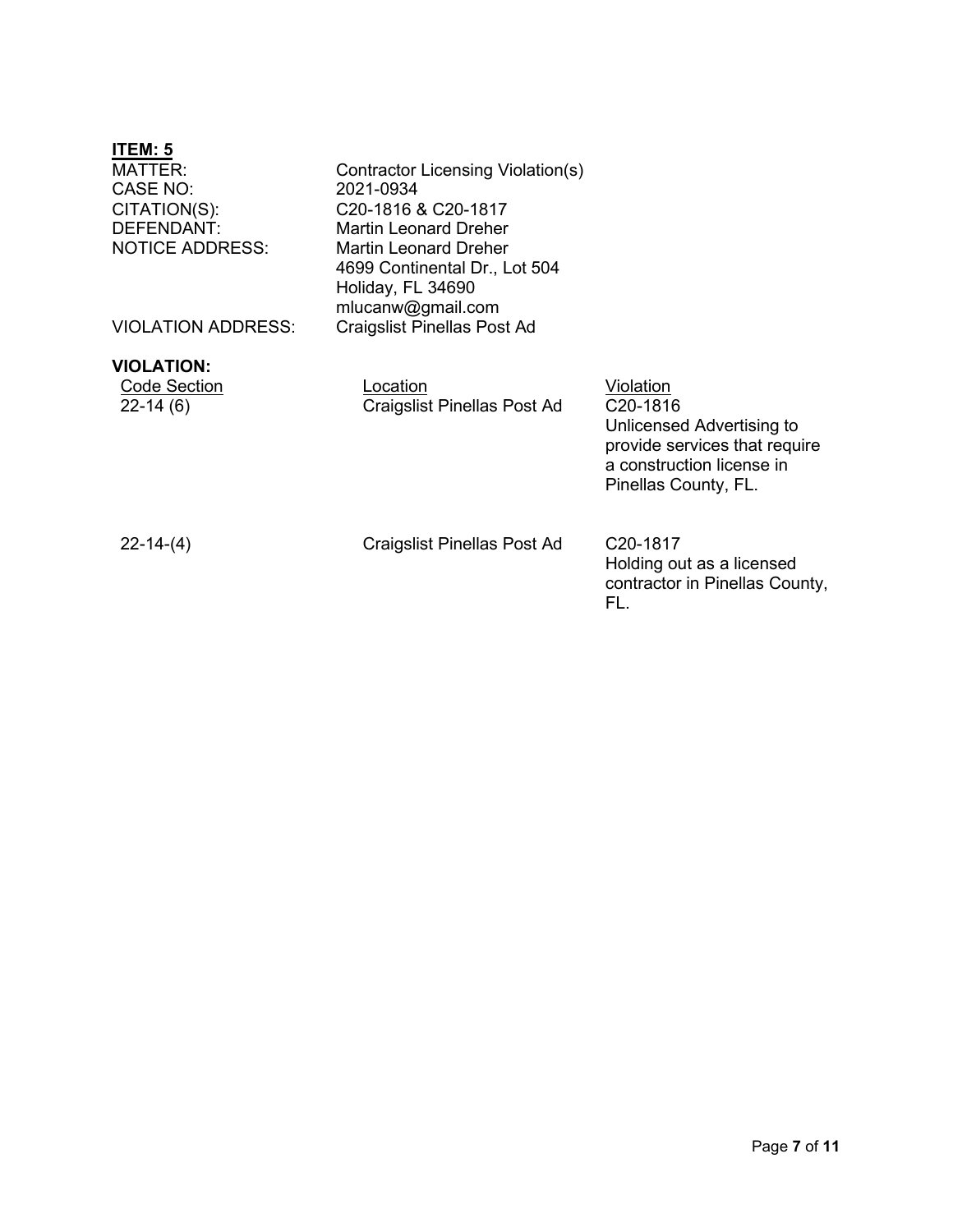# **August 2, 2021 1:00 P.M.**

# **ITEM: 6**

| MATTER:<br>CASE NO:<br><b>CITATION NO:</b><br>DEFENDANT:<br><b>NOTICE ADDRESS:</b> | 1st Continuance from June 7, 2021 Hearing<br><b>Contractor Licensing Violation(s)</b><br>2021-1153<br>C21-293; C21-294; C21-295<br><b>Robert Dean Scott</b><br><b>Robert Dean Scott</b><br>8498 121 <sup>st</sup> Street<br>Seminole, FL 33772<br>and |                                                                                                                                                                                                                      |
|------------------------------------------------------------------------------------|-------------------------------------------------------------------------------------------------------------------------------------------------------------------------------------------------------------------------------------------------------|----------------------------------------------------------------------------------------------------------------------------------------------------------------------------------------------------------------------|
| <b>VIOLATION ADDRESS:</b>                                                          | Tanya Burton, Esq.<br>tburton317@yahoo.com<br>8091 Candlewood Road<br>Seminole, FL 33772                                                                                                                                                              |                                                                                                                                                                                                                      |
| <b>VIOLATION:</b><br><b>Code Section</b><br>$22-14(1)$                             | Location<br>8091 Candlewood Road<br>Seminole, FL 33772                                                                                                                                                                                                | Violation<br>C <sub>21</sub> -293<br>Engaged in the business of contracting in<br>the construction trades as an unlicensed<br>contractor DBA Evergreen Enterprises<br>performing framing work in Pinellas<br>County. |
| $22-14(5)$                                                                         | 8091 Candlewood Road<br>Seminole, FL 33772                                                                                                                                                                                                            | C <sub>21</sub> -294<br>Engaged in the activity of constructing a<br>framed/finished wall without the required<br>permit in Pinellas County.                                                                         |
| $22-14(6)$                                                                         | 8091 Candlewood Road<br>Seminole, FL 33772                                                                                                                                                                                                            | C <sub>21</sub> -295<br>Unlicensed advertising via; failed to<br>include license # information to invoice<br>submitted to client for payment purposes.                                                               |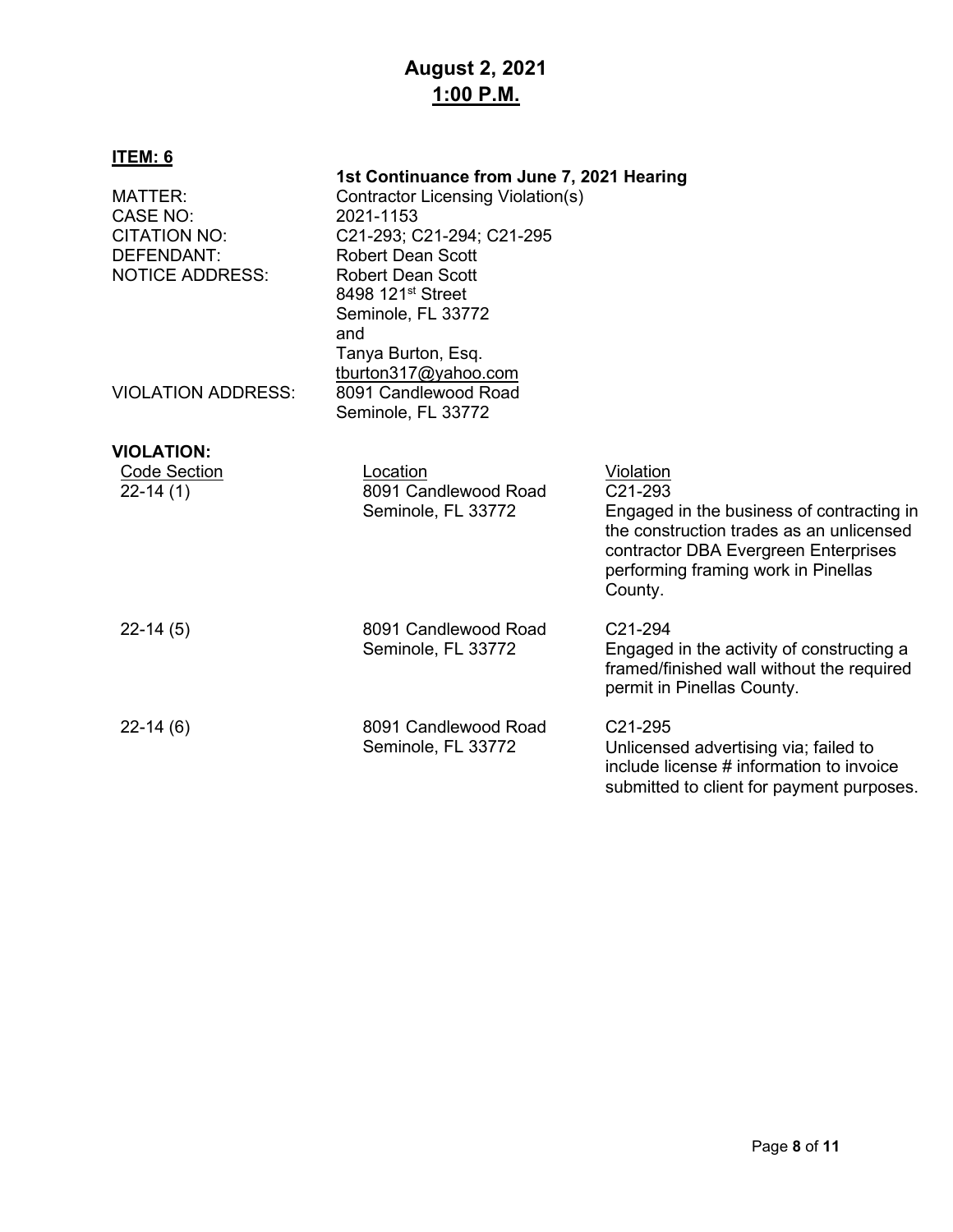### **ITEM: 7**

**Cancelled**<br>MATTER: Contractor L CASE NO: 2021-1321 CITATION(S) NO: C21-1052 DEFENDANT: Sandra L Shah NOTICE ADDRESS: Sandra L Shah

Contractor Licensing Violation(s) 3546 Indigo Pond Dr. Palm Harbor, FL 34685 Sandyindigo2@hotmail.com VIOLATION ADDRESS: 3600 Indigo Pond Dr. #2 Palm Harbor, FL 33614

## **VIOLATION:**

Code Section Location<br>22-14 (1) 3600 Indigo Pond Dr. #2 C21-105 3600 Indigo Pond Dr. #2 Palm Harbor, FL 33614

 $\overline{C21-1052}$ Engaged in the business of contracting in the construction trades hiring an unlicensed subcontractor Victor Murillo Turcios performing stucco work within Pinellas County, FL.

# **August 2, 2021 2:30 P.M.**

**ITEM: 8** CASE NO: 2021-1341 CITATION(S) NO: C21-1053<br>DEFENDANT: Francisco NOTICE ADDRESS:

VIOLATION ADDRESS: 115 Annwood Rd.

Contractor Licensing Violation(s) Francisco J Moll<br>Francisco J Moll 14149 Stilton St. Tampa, FL 33626 fmoll@promovistausa.com Palm Harbor, FL 34685

## **VIOLATION:**

**Code Section Location Code Section Code Section Code Section** 22-14 (1) 115 Annwood Rd. Palm Harbor, FL 34685

C21-1053 Unlicensed/unregistered contracting to perform bathroom remodel in Pinellas County, FL.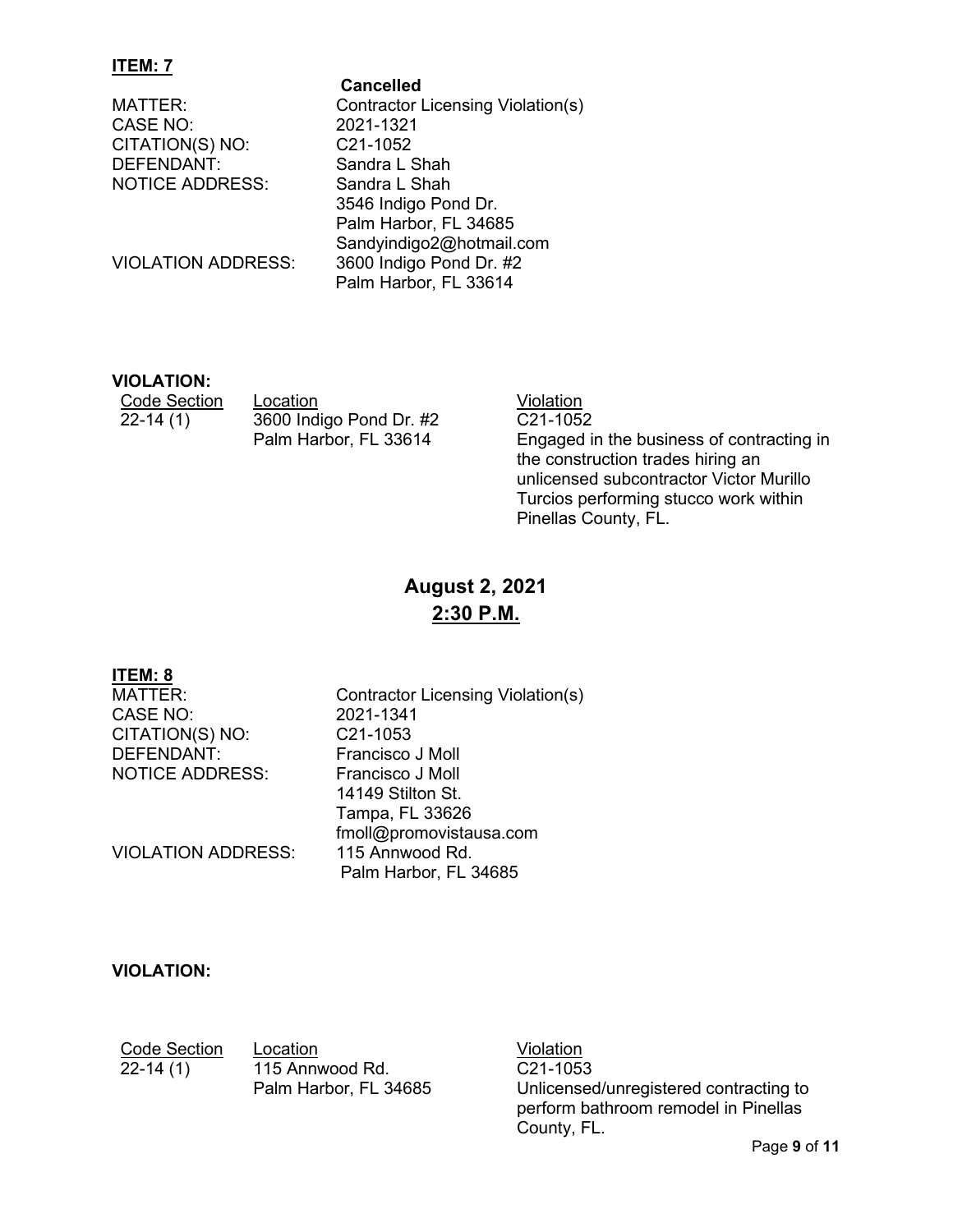## **ITEM: 9**

| MATTER:                   | Contractor Licensing Violation(s) |
|---------------------------|-----------------------------------|
| CASE NO:                  | 2021-1341-2                       |
| CITATION(S) NO:           | C <sub>21</sub> -1054             |
| DEFENDANT:                | Robert J Moore                    |
| <b>NOTICE ADDRESS:</b>    | Robert J Moore                    |
|                           | 115 Annwood Rd.                   |
|                           | Palm Harbor, FL 34685             |
|                           | rjmoore312@yahoo.com              |
| <b>VIOLATION ADDRESS:</b> | 115 Annwood Rd.                   |
|                           | Palm Harbor, FL 34685             |
|                           |                                   |

## **VIOLATION:**

| Code Section | Location              | Violation                                  |
|--------------|-----------------------|--------------------------------------------|
| $22 - 14(1)$ | 115 Annwood Rd.       | C <sub>21</sub> -1054                      |
|              | Palm Harbor, FL 34685 | Subcontracting bathroom remodel to an      |
|              |                       | unlicensed contractor, Francisco J Moll in |

Pinellas County, FL.

# **ITEM: 10**

#### **1st Continuance from July 20, 2021 Hearing**

| MATTER:<br><b>CASE NO:</b><br>CITATION(S):<br>DEFENDANT:<br><b>NOTICE ADDRESS:</b> | Contractor Licensing Violation(s)<br>2020-0123<br>C20-1002 and C20-1030<br>Lincoln Sziranko<br>Lincoln Sziranko<br>6426 126 <sup>th</sup> Ave<br>Largo, FL 33773<br>and<br><b>Cotney Construction Law</b><br>Attn: Anthony Tilton<br>150 South Monroe Street<br>Suite 405<br>Tallahassee, Florida 32301 |                                                                                                                                                                                                                                                   |
|------------------------------------------------------------------------------------|---------------------------------------------------------------------------------------------------------------------------------------------------------------------------------------------------------------------------------------------------------------------------------------------------------|---------------------------------------------------------------------------------------------------------------------------------------------------------------------------------------------------------------------------------------------------|
| <b>VIOLATION ADDRESS:</b>                                                          | 210 Bayside Dr<br>Clearwater, FL 33767                                                                                                                                                                                                                                                                  |                                                                                                                                                                                                                                                   |
| <b>VIOLATION:</b><br><b>Code Section</b><br>$22-14(1)$                             | Location<br>210 Bayside Dr<br>Clearwater, FL 33767                                                                                                                                                                                                                                                      | Violation<br>C20-1002<br>Engaging in the activity of<br>contracting for kitchen and<br>bathroom remodel involving<br>electrical when One Stop<br>Home Design Studio LLC<br>does not hold a active<br>PPCLB construction license /<br>certificate. |
| $22-14(6)$                                                                         | 210 Bayside Dr<br>Clearwater, FL 33767                                                                                                                                                                                                                                                                  | C20-1030<br>Advertising via<br>estimate/invoice #0.0001<br>kitchen and bathroom                                                                                                                                                                   |